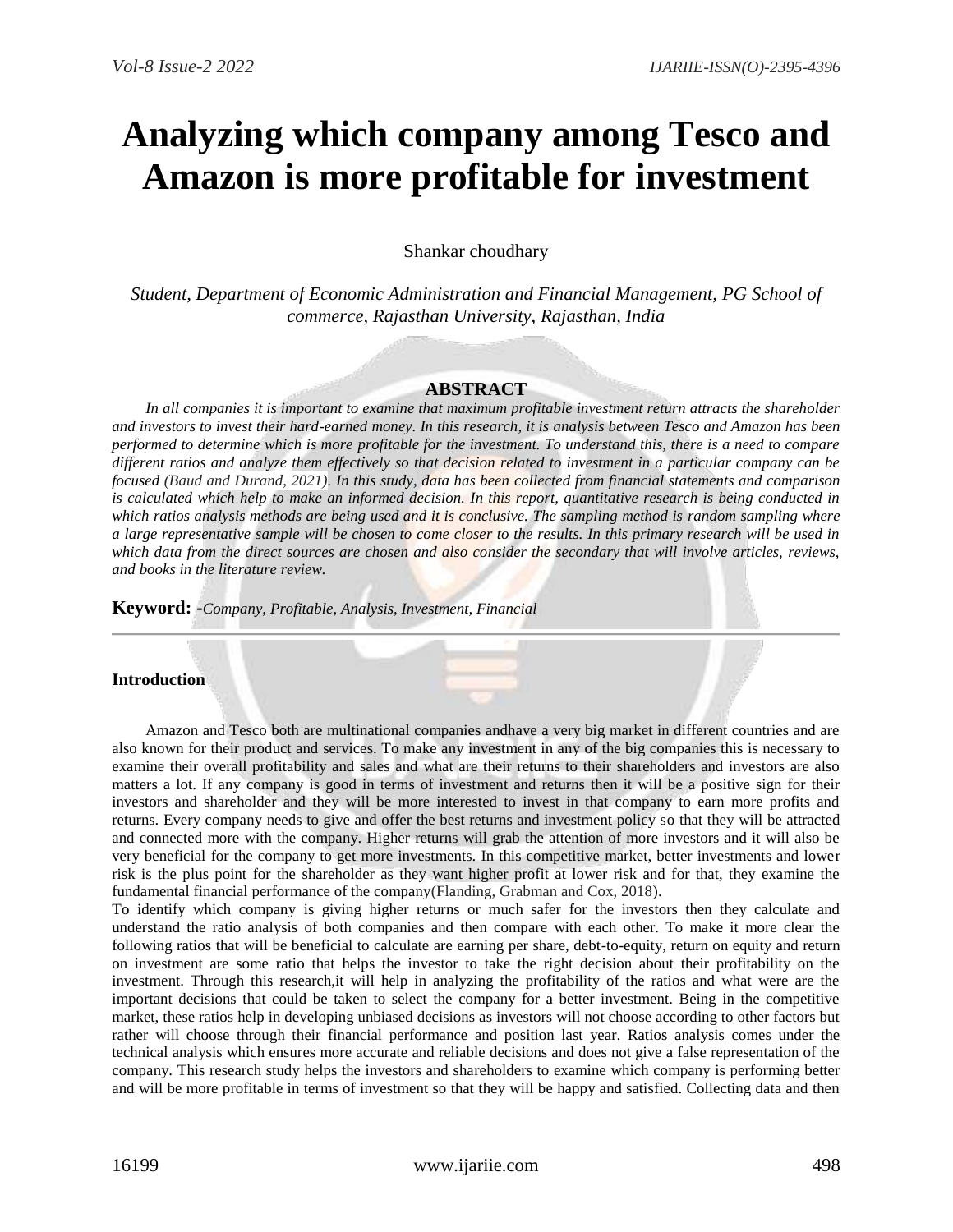analyse them make it easy to make informed decisions which big advantage for this study(Erdmann and Ponzoa, 2021).

#### **Literature review**

According to Luisa Cheshire, (2021), observed that Amazon will overtake Tesco as the largest retailer inthe UK in the next few years. As the sales of Amazon UK was 36.3 billion pounds and Tesco has almost doubled which is 64 billion pounds. It comments on the rise of online grocery in the UK will help Amazon to give tough competition to Tesco. There is observed that online shopping is being in increasing in the UK in the last few years and there will be bigger scope for e-shopping platforms. Although physical channels will remain in the market and there will be more demand on online selling and purchasing to grab the opportunities in the UK market.

From the point of view Annie Palmer, (2022), Amazon has become a big player in the online platform and has spent almost three decades to be perfect in the market by providing the fastest delivery at the lowest possible price. It could possible through using the best technology and to be no.1 in the market to bring into it. It introduced many services such as Prime Now, Fresh, Go and others to provide different services to the customers. Being innovative and competitive it still comes under niche markets and is not able to scale up into other businesses. Jeff Bezos come up with new strategies and tactics that help Amazon to stand out in the market and boost its sales in recent years. This article, tells about the ups and downs that have been faced by the company to be a giant company at the international level.

According to the Roy Capon, (2021), discusses that there is the possibility that Tesco could beat Amazon through its effective strategies and innovative methods. As Tesco is about to open a check-out-free store at the end of the year and that is showing early signs of success. In this way, Amazon has not been able to give competition with Tesco in this innovative and different way. Tesco is continuing to come up with something innovative in its business and a legacy of 'bricks and mortar retailer. Also, there are many other ways through which Tesco is a much better option than Amazon such as a better-in-store experience that truly believes in a customer-centric approach.

From the point of view of Isabael Cameron (2021), expressed that e-commerce and big companies like Tesco and Amazon offer a hassle-free, seamless shopping experience that provides many benefits to the customers. There is a difference in the product and services and offering manyvarieties of grocery and household items which are wider and more accessible. There is tough competition between these two giant companies and which leads to confusion that which one is better as both companies are excellent in their field.

# **Research Methodology**

In this research, a qualitative methodology has been collected in which data from the financial statements such as income statements, balance sheets, and cash flow statements. This will help in measuring the results of the study in a very reliable manner as it is confirmatory and to test the relationship between the two variables or to test the set of hypotheses. The data collection method used in this company is through the records and documents of the selected companies that will help income to the conclusion and could analyse the result of the study.

#### Research objectives

- 1. To find out the best suitable company that provides the more profitable investment.
- 2. To examine which company is performing better than others in terms of sales and revenue so that they could provide better options to the shareholder and investors.

## Research aim

To analyzing which company among Tesco and Amazon is more profitable for investment.

## Research design

Research design is the framework of the research methods and techniques that are chosen by the researcher. Design helps in selecting suitable methods for the subject matter. In this study, a Descriptive research design has been chosen that is interested in describing the case under the study research study. It is conducted through collecting the data from the financial statements of both companies and then comparing with each other that gives a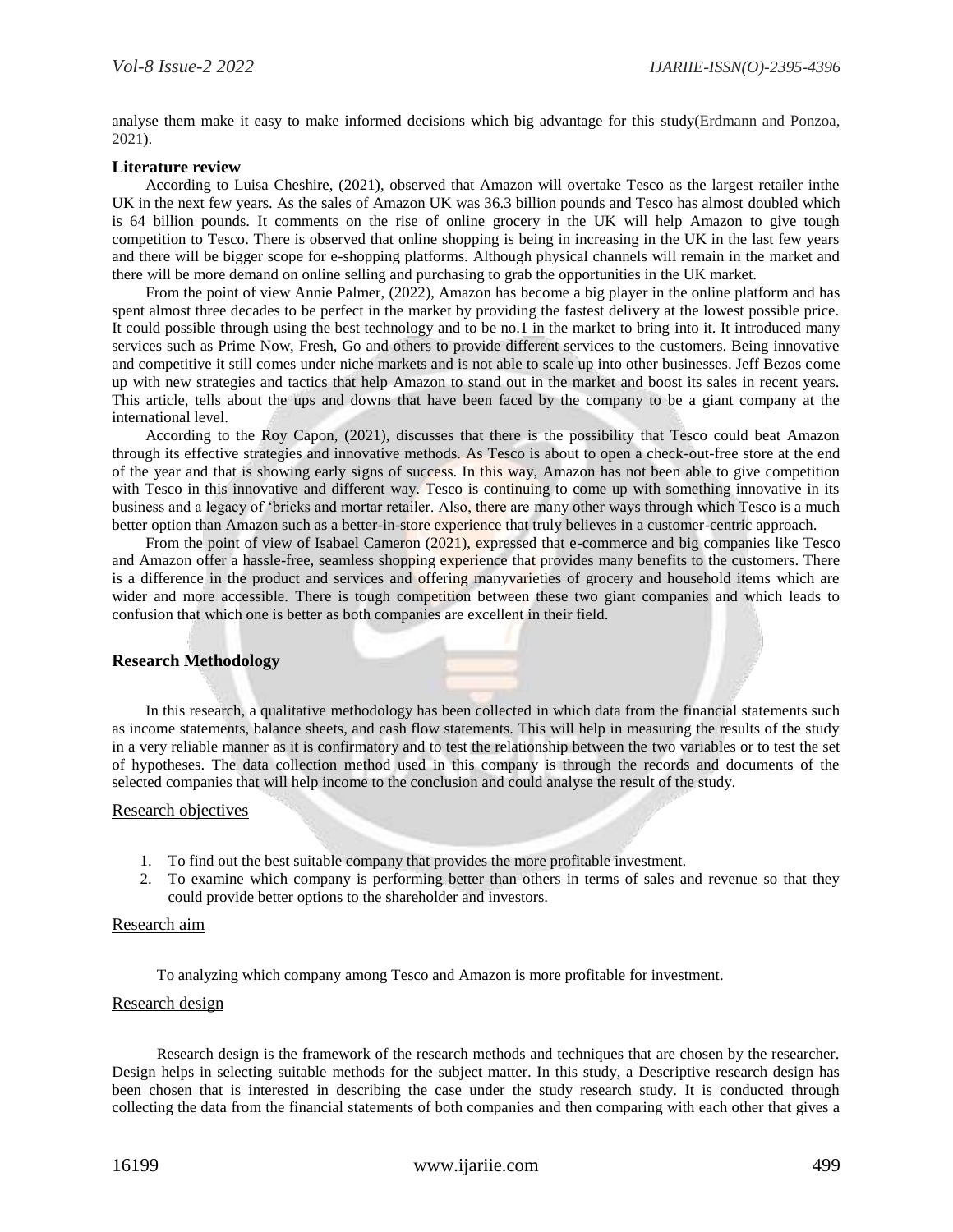clear view about the situation and then conclude. This helps the researcher to provide an understanding that requires in the research and helps in developing the knowledge in the researcher. As in this research gathering, analyzing, and presenting the collected data assist to access the aim of the study(Gamage, 2020).

## Sampling method

In this research simple random sampling method has been chosen that refers to the entirely by chance and each member of the population has an equal chance or probability for being selected. This method helps in analyzing the sampling error and reduces the biases in the selection as this is the most straightforward method of probability sampling. This will help the researcher to complete the selection frame and also easy to select the sample as it gives to a chance to everyone(Gu, Madio and Reggiani, 2019).

# **Data analysis**

To analyze the profitability for investment ratio analysis is being chosen to examine their efficiency and overall performance. The following ratios are as follows-

| <b>Return on equity</b> |  |  |
|-------------------------|--|--|
|                         |  |  |

| $ROE = Net income / Sharedholder's equity$ |        |        |  |
|--------------------------------------------|--------|--------|--|
| <b>Particulars</b>                         | 2020   | 2021   |  |
| Tesco                                      | 6.90%  | 47.96% |  |
| Amazon                                     | 27.44% | 28.81% |  |



From the above chart, it is observed that in 2020 Tesco ratio was very low as compared to Amazon and in 2021 it has increased which is more than the Amazon ratio. This shows that Tesco has performed well as compared to Amazon as it helps the investors to understand how efficiently company has used its capital to make a profit(Yue, 2021).

**Debt-to-equity**

| $D/E = Total Liabilities / Total equity$ |  |  |
|------------------------------------------|--|--|
|                                          |  |  |

| <b>Particulars</b> | 2020 | 2021          |
|--------------------|------|---------------|
| Tesco              | 3.94 |               |
| Amazon             | 0.9  | $\mathcal{R}$ |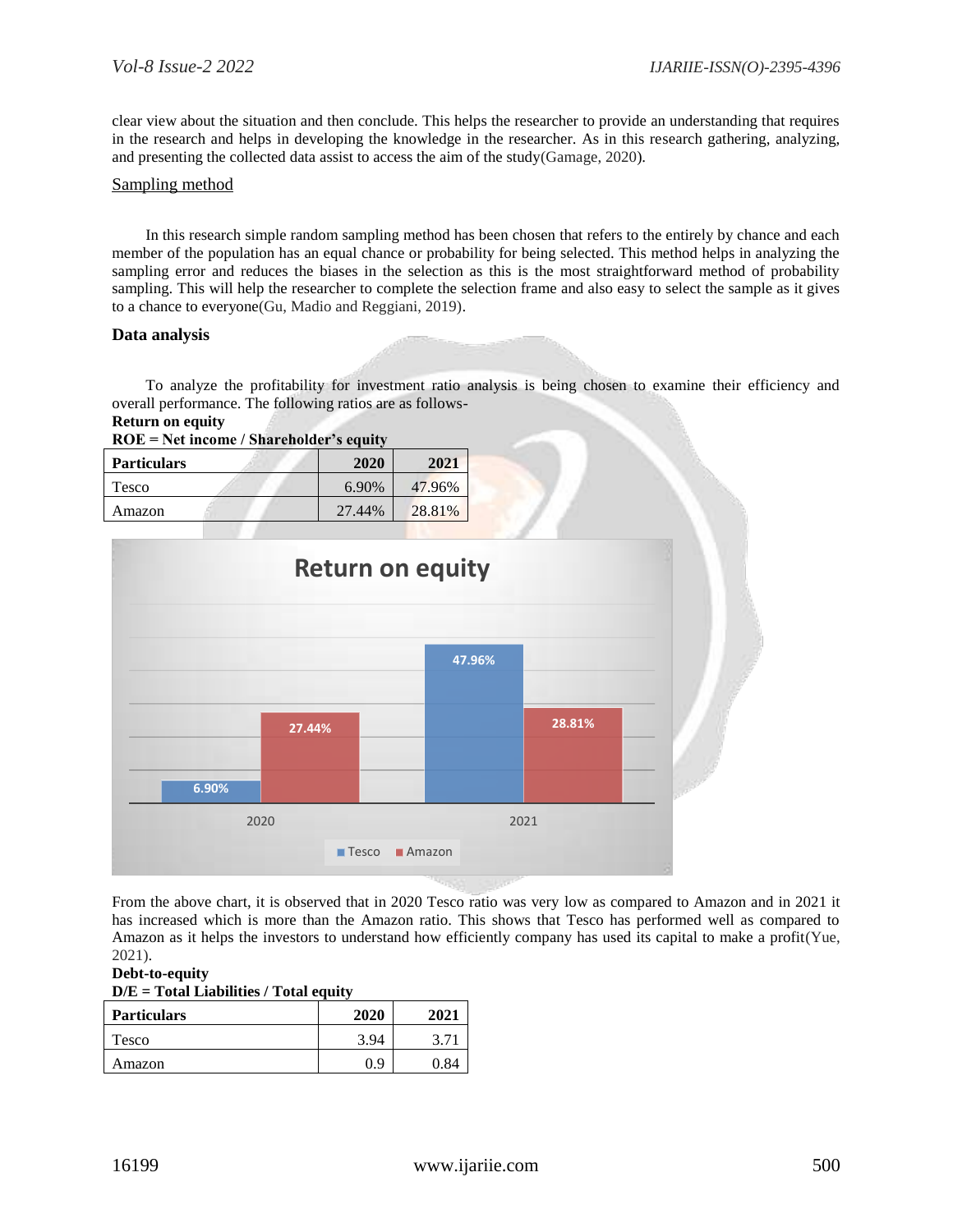

From the above table's chart, it is observed that Tesco has a higher ratio in both years and Amazon has a lower debt to equity ratio in both years which is a positive sign as it indicates that company has lower debt. From the perspective of investment, an investor will consider Amazon over Tesco because it has a lower ratio which is good for the shareholders and investors. A company, should have a minimum ratio that helps in attracting investments(Lukic and Lalic, 2019).

## **Earnings per share**

| <b>EPS</b> = Total earnings / Outstanding shares |  |
|--------------------------------------------------|--|
|--------------------------------------------------|--|

| <b>Particulars</b> | 2020 | 2021  |
|--------------------|------|-------|
| Tesco              | 0.13 | 0.64  |
| Amazon             | .83  | 64.81 |



From the above charts and tables, it is observed that Amazon has achieved higher earnings per share in both years and Tesco has achieved lower ratios which are not good from the perspective of investors and shareholders. It indicates that the company is more profitable and has able to profits to distribute to the investors. This is the first thing that everyone uses to consider these ratios as it tells the profitability and efficiency. So, from these ratios, it was observed that Amazon has better conditions than Tesco(Monte, 2021).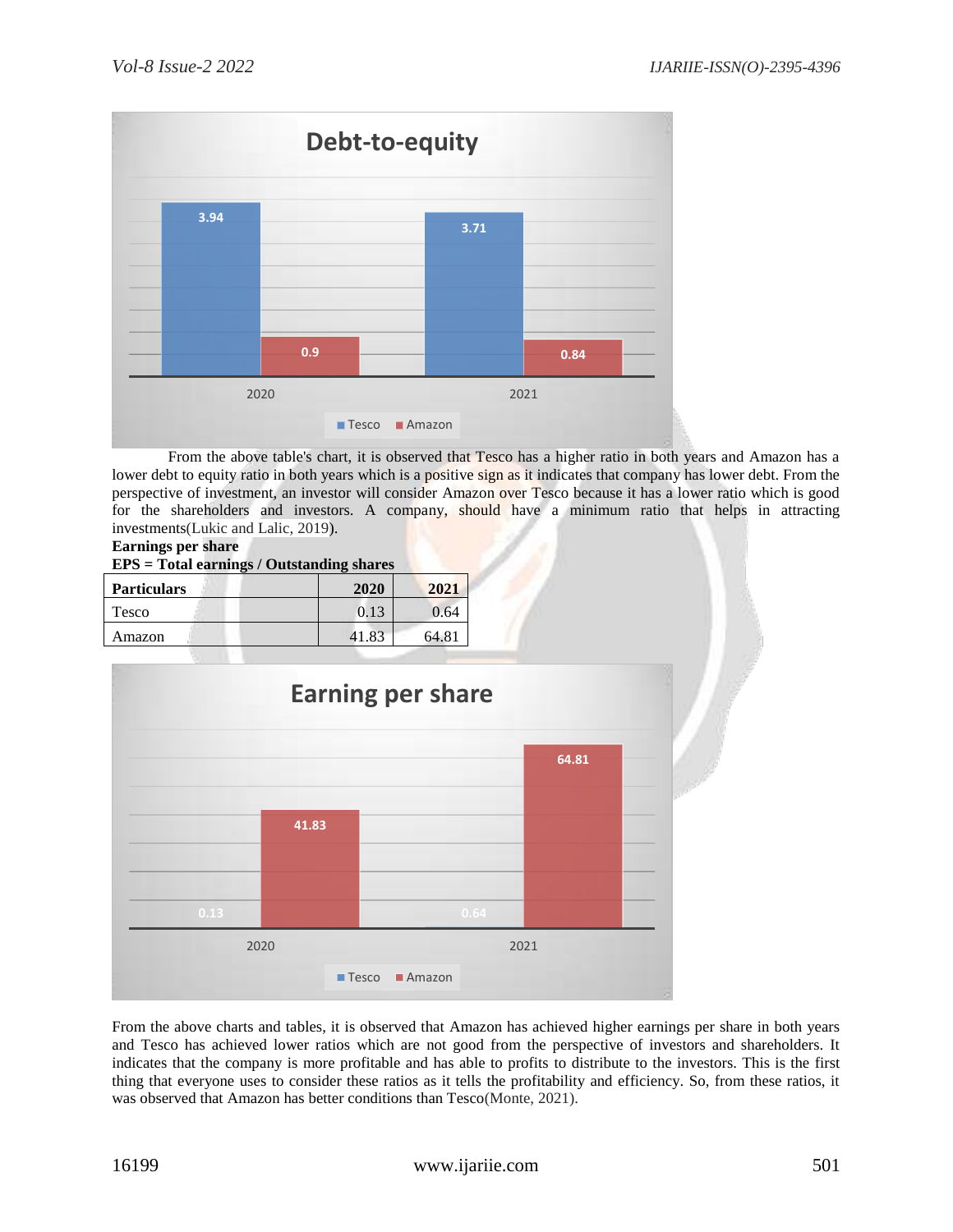#### **Return on capital employed ROCE = EBIT / Capital Employed**

| $NOLE = EBI1 / Calnial Ellipivela$ |        |        |
|------------------------------------|--------|--------|
| <b>Particulars</b>                 | 2020   | 2021   |
| Tesco                              | 5.75%  | 23.09% |
| Amazon                             | 14.71% | 15.98% |



From the above table and charts, it is observed that Tesco has increased the ratio from 2020 to 2021 and Amazon has also improved in these years. The major improvement is shown in Tesco which is a positive sign for the investors. A higher ROCE tells that a larger part of the profit can be invested back to the company for the benefit of the shareholders and investors. So, this shows that Tesco has emerged as a successful growth company(Putra and Muzakir, 2020).

# **Discussion and Conclusion**

From the above research report, it is discussed which company among Amazon and Tesco is more profitable for the investment for the shareholders and investors. To understand it, the ratio analysis method has been used in which some ratios have been calculated such as Return on Capital employed, Debt-to-equity, Earning per share, and Return on equity. Through these ratios,the researcher can conclude which company is more profitable and efficient for the investment purpose. These become very important for investors and shareholders to examine the profitability and effectiveness of every company in which they are investing their money so that they could give them efficient profit and high return in a short period.

After analyzing relevant ratios it is concluded that Amazon is a much more profitable company than Tesco because in most of the ratios Amazon has performed much better than Tesco. Through analyzing some ratios it could be seen that Amazon is much more suitable and it should be the best option for the investors and shareholders to consider the investment proposal. In Return on equity, Amazon has attained higher ratio which indicates to the investors how efficiently a company is making a profit and through this, it could be said that Amazon is the right option in this way. Also, in the debt-to-equity ratio, Amazon has achieved a lower ratio which is a good sign for the investors as it shows that the company has lower debt and is less risky for the shareholders. These ratios will be very helpful for the perspective for the investment purpose as it helps in taking the right decision and also tells about the overall efficiency of the companies. It is like an indicator for the external factors like competitors, customers, suppliers, investors, shareholders, and government to analyze the performance of the company effectively through different ratios. In this research study also, the conclusion has been drawn after calculating the ratios of last two years of both companies and it also facilitates to compare with each other. From the above data analysis, it becomes clear that ratios give the understanding to choose the best option from among the companies. So, Amazon has been able to